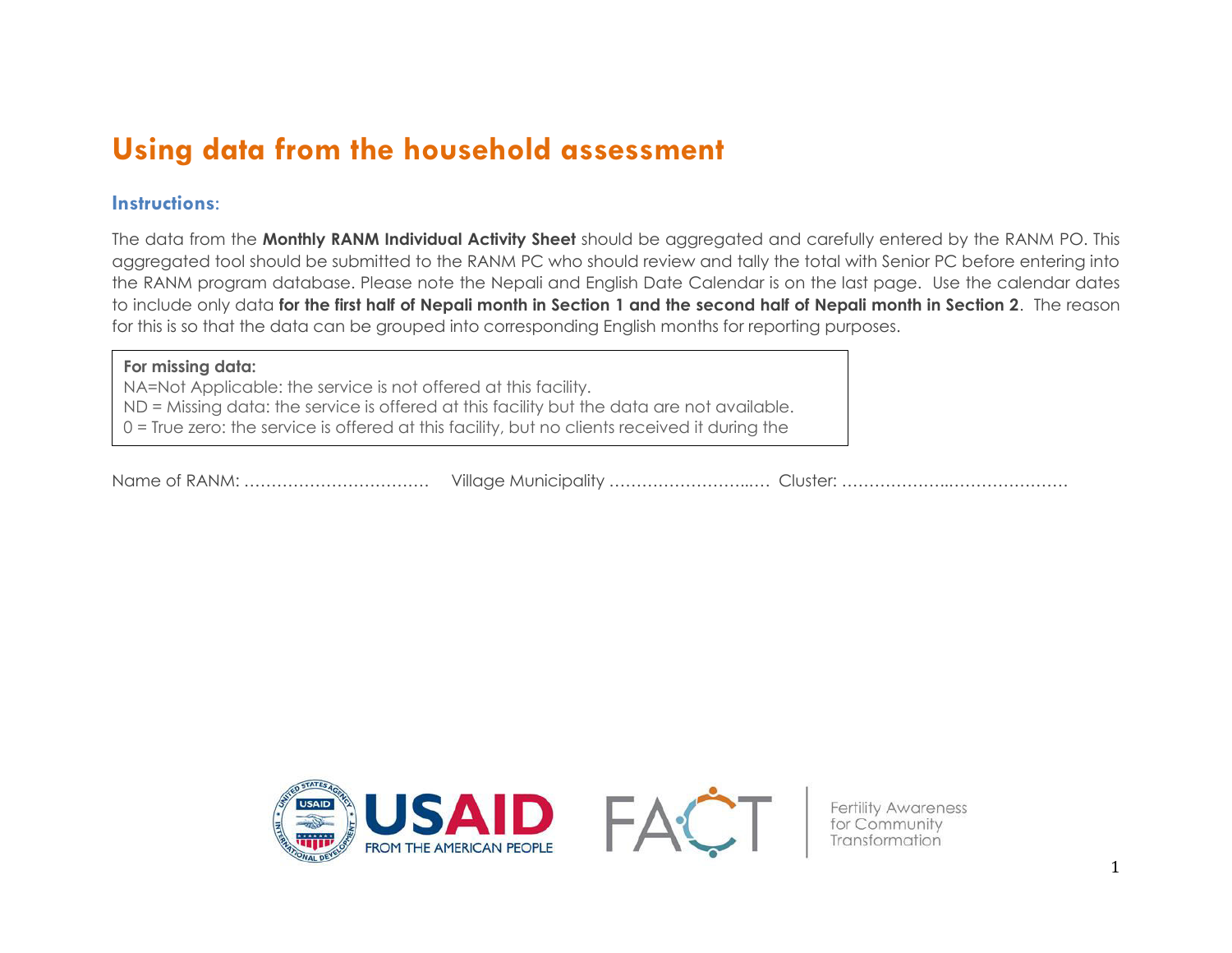# **SECTION 1: SECTION 1:** Days: The Month: Pays: Year: Corresponding English Dates:

### **Summary Client-Profile**

|                            |              |         |         |               | <b>Total Individual Clients Seen, By Ethnicity</b> |               | <b>Total Clients Seen, By</b><br>Age |                           |                                    |      | <b>Total Client</b><br><b>Total Clients Seen, By</b><br><b>New Problem or</b><br>Seen, By<br><b>Gender</b><br><b>Follow-up Problem</b><br><b>Visit</b> |                                       |                           |
|----------------------------|--------------|---------|---------|---------------|----------------------------------------------------|---------------|--------------------------------------|---------------------------|------------------------------------|------|--------------------------------------------------------------------------------------------------------------------------------------------------------|---------------------------------------|---------------------------|
|                            | <b>Dalit</b> | Janjati | Madeshi | <b>Muslim</b> | <b>Brahman/Chhetri</b>                             | <b>Others</b> | $15 - 19$<br>age<br>group            | $20 - 25$<br>age<br>group | 26<br>and<br>above<br>age<br>group | Male | Female                                                                                                                                                 | <b>New</b><br>Problem<br><b>Visit</b> | Follow-up<br><b>Visit</b> |
| <b>TALLY</b><br><b>ROW</b> |              |         |         |               |                                                    |               |                                      |                           |                                    |      |                                                                                                                                                        |                                       |                           |
| <b>TOTAL</b>               |              |         |         |               |                                                    |               |                                      |                           |                                    |      |                                                                                                                                                        |                                       |                           |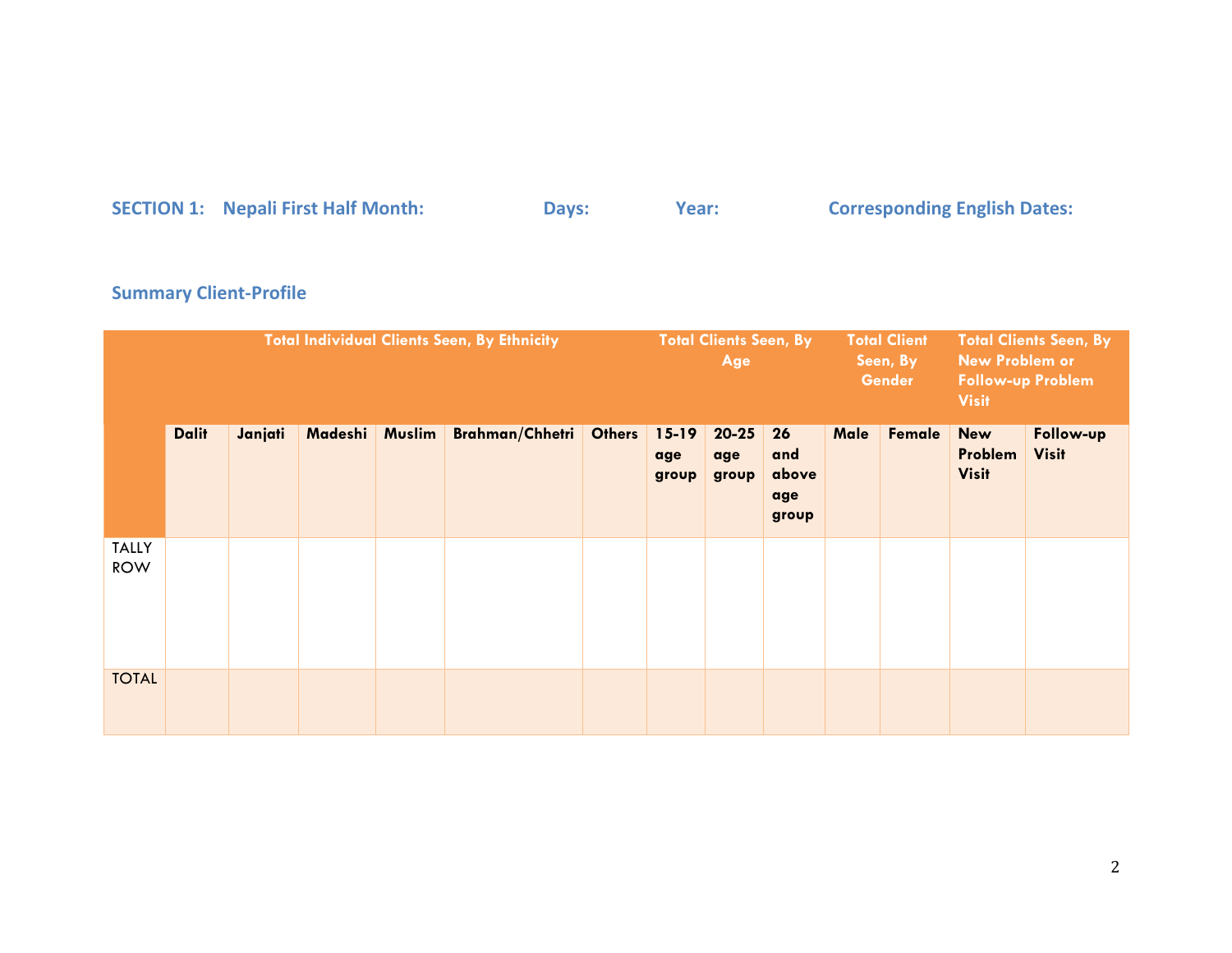### **Expanded Health Services**

|                            | <b>TOTAL No. of First Aid</b><br>Service provided | <b>TOTAL No. of ANC</b><br>service/examination<br>provided | care | <b>TOTAL No. of Post-Natal  TOTAL No. of MUAC service</b> |
|----------------------------|---------------------------------------------------|------------------------------------------------------------|------|-----------------------------------------------------------|
| <b>TALLY</b><br><b>ROW</b> |                                                   |                                                            |      |                                                           |
| <b>TOTAL</b>               |                                                   |                                                            |      |                                                           |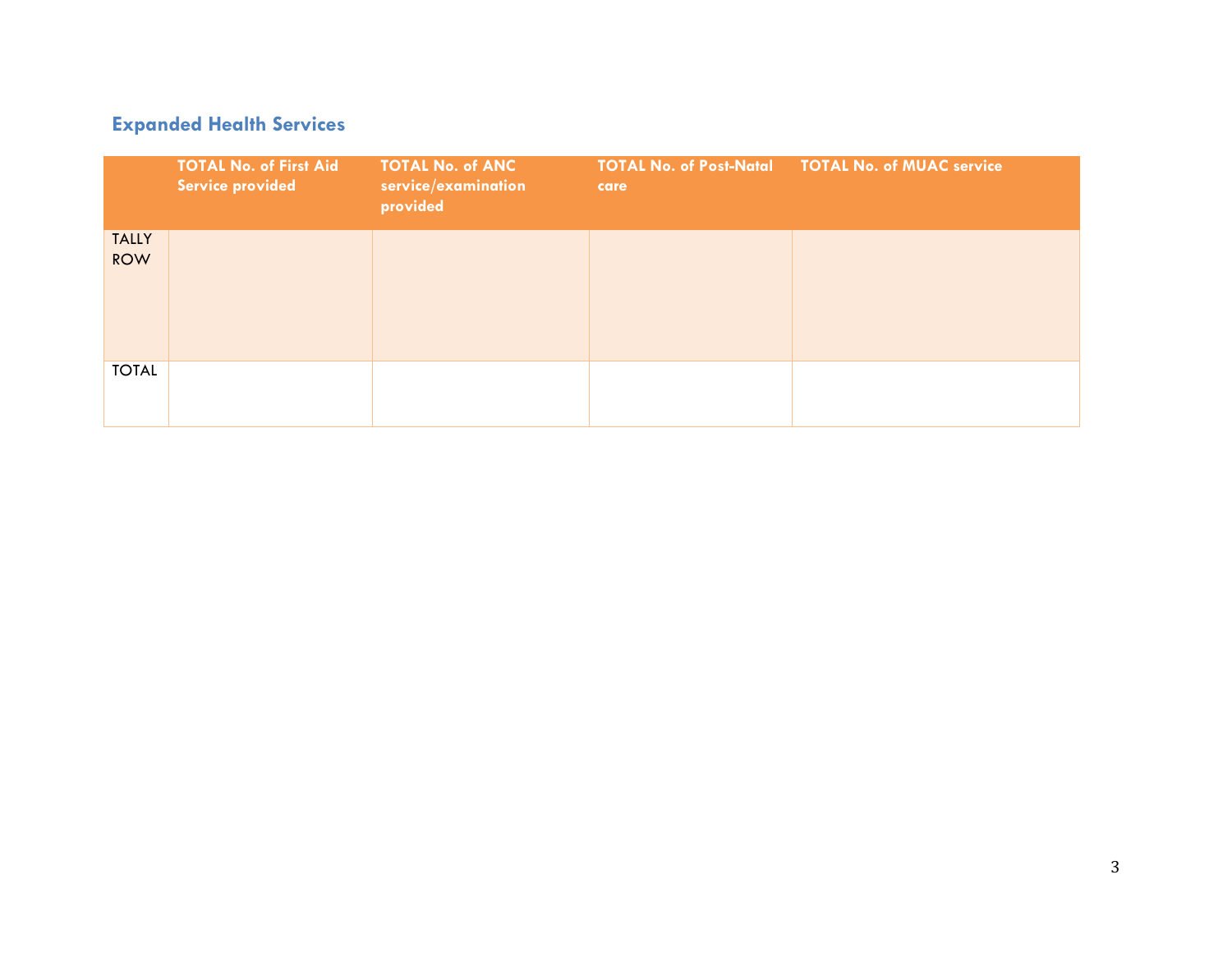# **Family Planning Services**

| Family                                                                                                                                                               |                 |                    |         |                  |           | <b>NEW USERS</b>                 |          |            |    |     |           |        |            |            |                  | <b>CONTINUING (OLD) USERS</b>    |                          |            |    |     |           |
|----------------------------------------------------------------------------------------------------------------------------------------------------------------------|-----------------|--------------------|---------|------------------|-----------|----------------------------------|----------|------------|----|-----|-----------|--------|------------|------------|------------------|----------------------------------|--------------------------|------------|----|-----|-----------|
| planning<br>method                                                                                                                                                   |                 |                    |         | <b>ETHNICITY</b> |           |                                  |          | <b>AGE</b> |    |     | $ND$      |        |            |            | <b>ETHNICITY</b> |                                  |                          | <b>AGE</b> |    |     | $ND$      |
|                                                                                                                                                                      |                 |                    |         |                  |           |                                  |          |            |    |     |           |        |            |            |                  |                                  |                          |            |    |     |           |
|                                                                                                                                                                      | Dalit<br>$\div$ | $\dot{\mathbf{r}}$ | Janjati | 3. Madeshi       | 4. Muslim | Brahmin/<br>Chhetri<br><u>ဟု</u> | 6. Other | $20$       | 20 | Age | Ethnicity | $\div$ | 2. Janjati | 3. Madeshi | 4. Muslim        | Brahmin/<br>Chhetri<br><u>ທ່</u> | Other<br>$\dot{\bullet}$ | 50         | 20 | Age | Ethnicity |
| Pills                                                                                                                                                                |                 |                    |         |                  |           |                                  |          |            |    |     |           |        |            |            |                  |                                  |                          |            |    |     |           |
| Depo<br>Provera                                                                                                                                                      |                 |                    |         |                  |           |                                  |          |            |    |     |           |        |            |            |                  |                                  |                          |            |    |     |           |
| CycleBea<br>ds                                                                                                                                                       |                 |                    |         |                  |           |                                  |          |            |    |     |           |        |            |            |                  |                                  |                          |            |    |     |           |
| Family planning METHOD SWITCHING: Please collect only the following two data points from the "Method Switched To" Column of the<br><b>Individual Activity Sheet:</b> |                 |                    |         |                  |           |                                  |          |            |    |     |           |        |            |            |                  |                                  |                          |            |    |     |           |
|                                                                                                                                                                      |                 |                    |         |                  |           |                                  |          |            |    |     |           |        |            |            |                  |                                  |                          |            |    |     |           |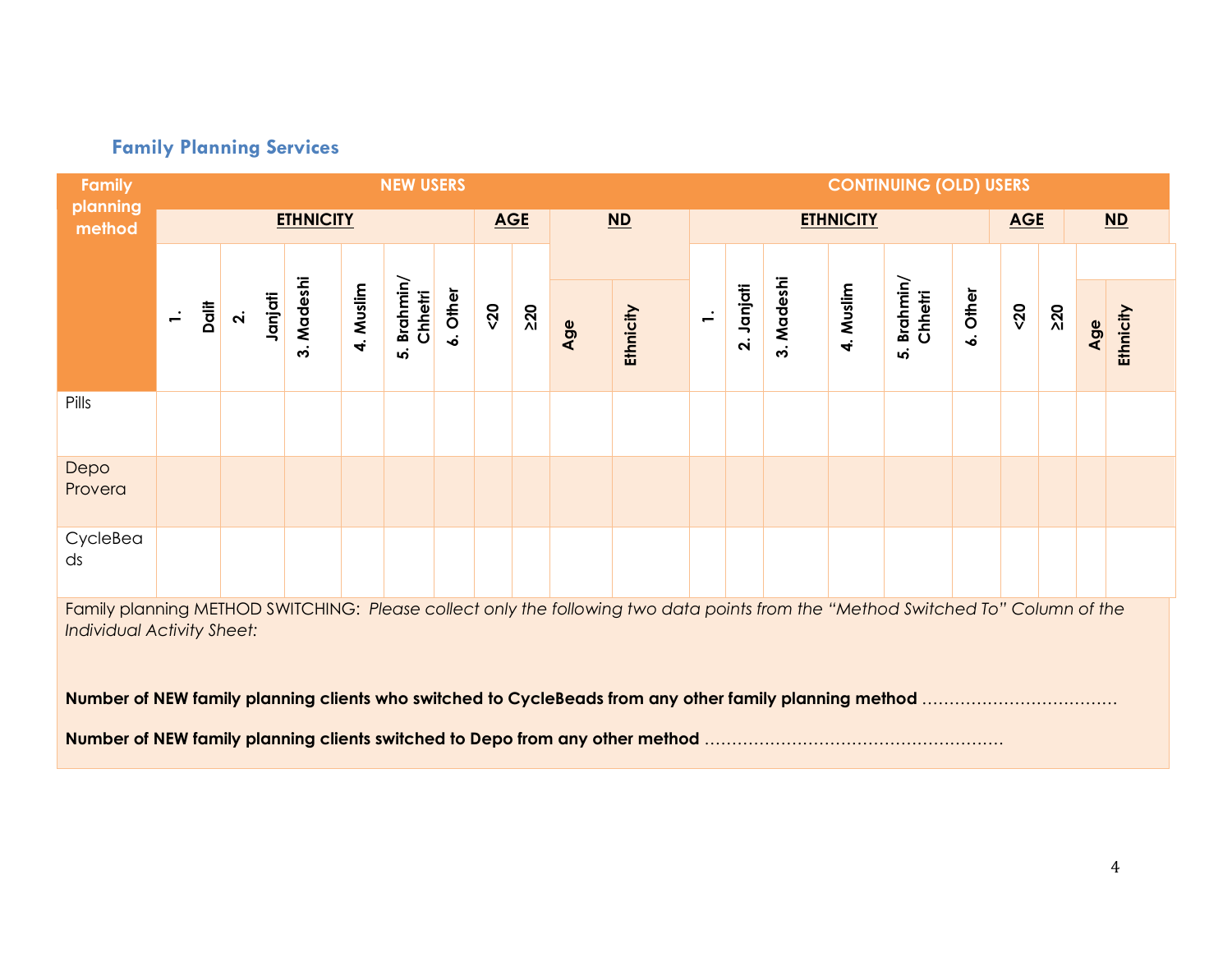# **Counseling**

|                            |            |                          | <b>Interaction During Counseling</b> |       |                          | <b>Counseling Categories</b>                   |                                                               |                                         |                                                    |                                                           |  |
|----------------------------|------------|--------------------------|--------------------------------------|-------|--------------------------|------------------------------------------------|---------------------------------------------------------------|-----------------------------------------|----------------------------------------------------|-----------------------------------------------------------|--|
|                            |            |                          |                                      |       |                          |                                                |                                                               |                                         |                                                    |                                                           |  |
|                            | Individual | <b>Married</b><br>Couple | In-Laws                              | Other | <b>ANC</b><br>Counseling | <b>PNC</b> and<br><b>Newborn</b><br>Counseling | <b>Under 5</b><br><b>Child</b><br><b>Health</b><br>Counseling | Family<br><b>Planning</b><br>Counseling | <b>Fertility</b><br><b>Awareness</b><br>Counseling | Other types of<br><b>Counseling (Write-in</b><br>details) |  |
| <b>TALLY</b><br><b>ROW</b> |            |                          |                                      |       |                          |                                                |                                                               |                                         |                                                    |                                                           |  |
| <b>TOTAL</b>               |            |                          |                                      |       |                          |                                                |                                                               |                                         |                                                    |                                                           |  |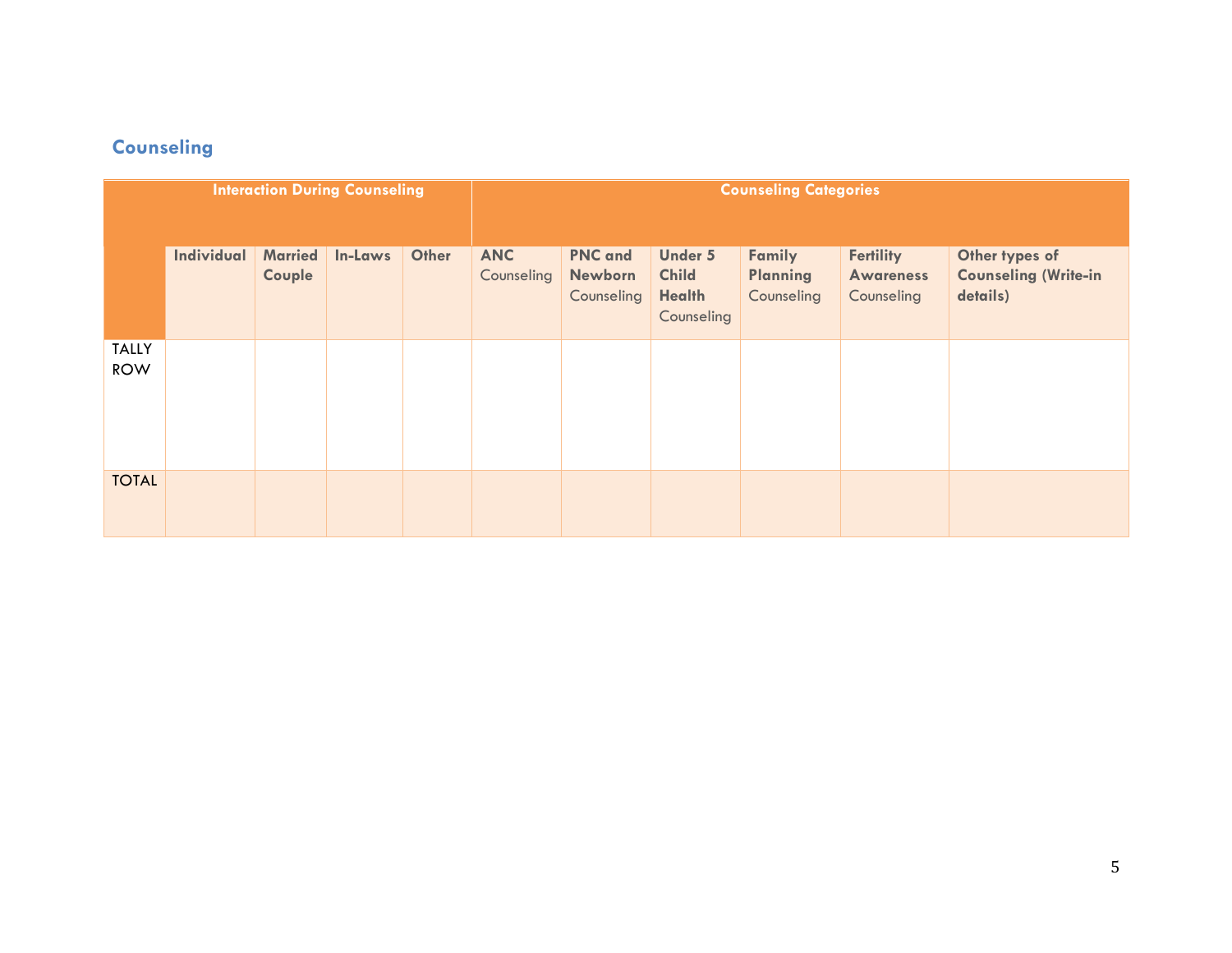**Referral Summary Data (In the boxes below, the numbers in parentheses refer to the category number assigned for the type of service in the RANM Client-log, in column # 24 of the Individual Activity Sheet)** 

|                            | <b>Total Number of Clients</b><br>Seen who were | Details on referral made by RANM to the Health Facility |                                                  |                                             |                                                     |                                                 |                                                    |  |  |  |  |  |
|----------------------------|-------------------------------------------------|---------------------------------------------------------|--------------------------------------------------|---------------------------------------------|-----------------------------------------------------|-------------------------------------------------|----------------------------------------------------|--|--|--|--|--|
|                            | <b>REFERRED BY an FCHV</b>                      | No. of referral<br>made for FP<br>services (1)          | No. of<br>referral<br>made for<br><b>ANC (2)</b> | No. of referral<br>made for<br>Delivery (3) | No. of referral<br>made for PNC<br>Child Health (4) | No. of referral<br>made for First-<br>aid $(5)$ | No. of referral<br>made for Others<br>services (6) |  |  |  |  |  |
| <b>TALLY</b><br><b>ROW</b> |                                                 |                                                         |                                                  |                                             |                                                     |                                                 |                                                    |  |  |  |  |  |
| <b>TOTAL</b>               |                                                 |                                                         |                                                  |                                             |                                                     |                                                 |                                                    |  |  |  |  |  |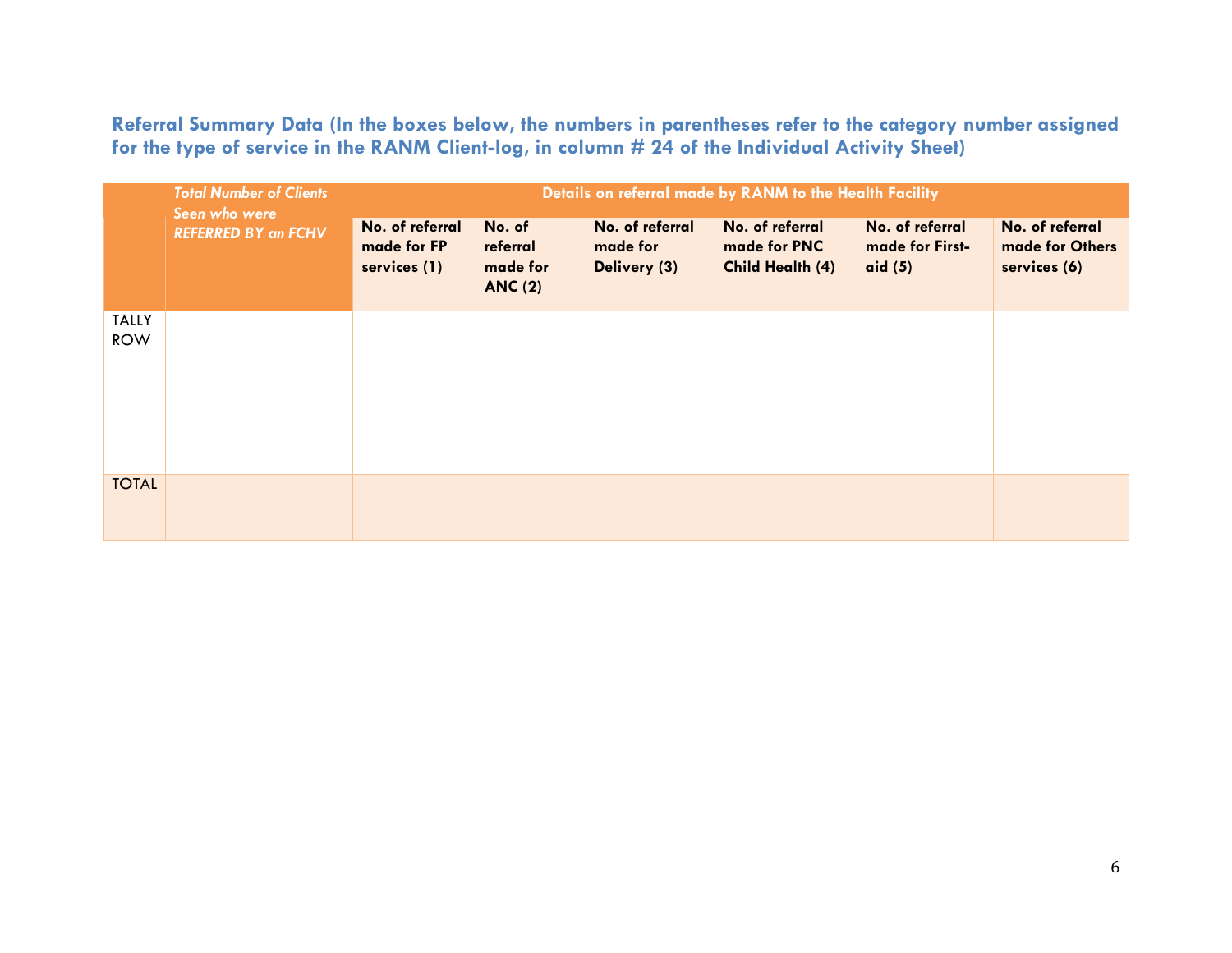# SECTION 2: Nepali Second Half Month: Days: Year: Corresponding English Dates:

**Summary Client-Profile** 

**Expanded Health Services** 

|                            | <b>TOTAL No. of First Aid</b><br>Service provided | <b>TOTAL No. of ANC</b><br>service/examination<br>provided | <b>TOTAL No. of Post-Natal</b><br>care | <b>TOTAL No. of MUAC service</b> |
|----------------------------|---------------------------------------------------|------------------------------------------------------------|----------------------------------------|----------------------------------|
| <b>TALLY</b><br><b>ROW</b> |                                                   |                                                            |                                        |                                  |
| <b>TOTAL</b>               |                                                   |                                                            |                                        |                                  |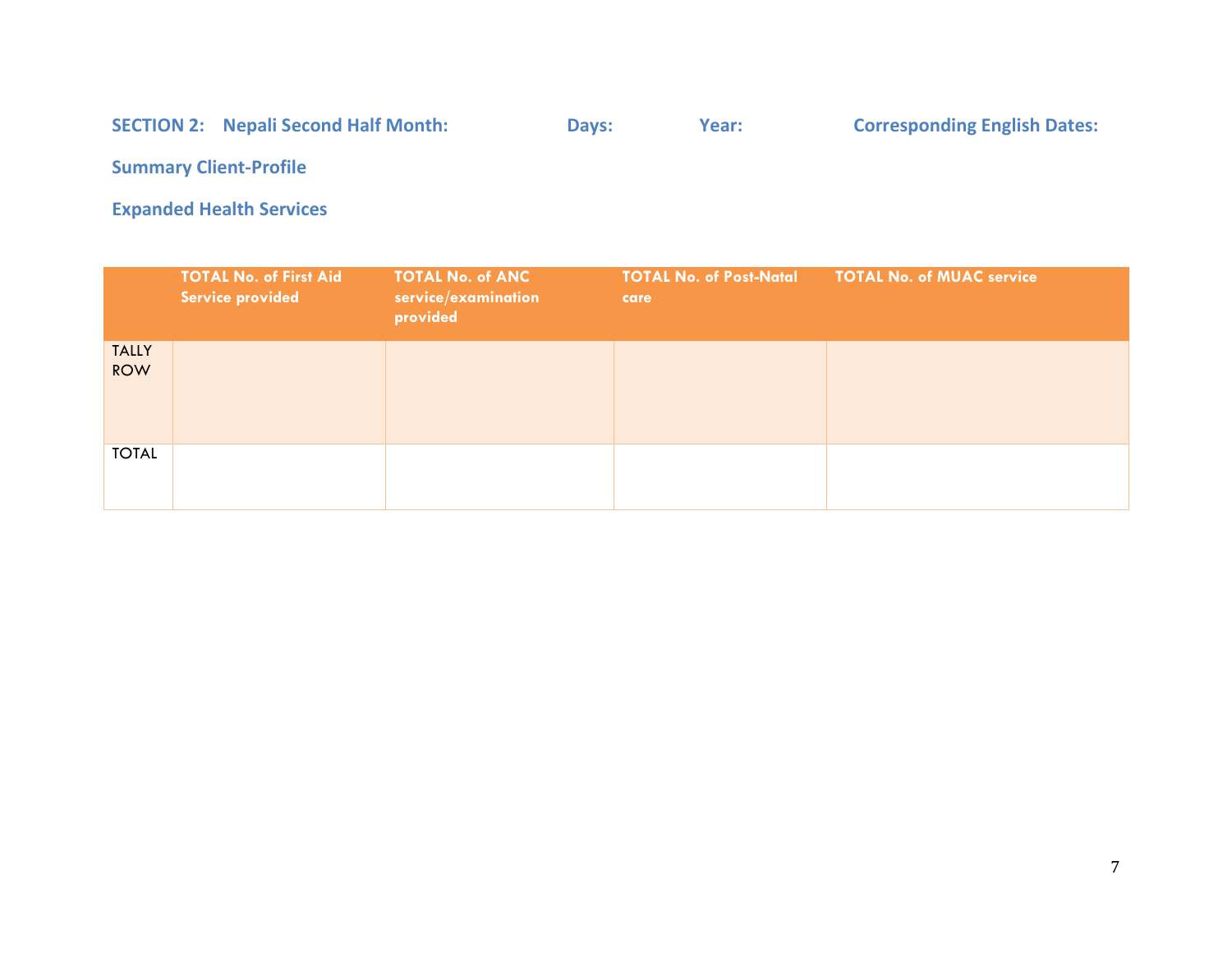# **Family Planning Services**

**Contract** 

| Family                                                                                                                                                               |          |                         |            |                  | <b>NEW USERS</b>                 |          |      |            |     |                          |                |                         |            |                  | <b>CONTINUING (OLD) USERS</b> |          |      |            |     |        |  |
|----------------------------------------------------------------------------------------------------------------------------------------------------------------------|----------|-------------------------|------------|------------------|----------------------------------|----------|------|------------|-----|--------------------------|----------------|-------------------------|------------|------------------|-------------------------------|----------|------|------------|-----|--------|--|
| <b>Planning</b><br><b>METHOD</b>                                                                                                                                     |          |                         |            | <b>ETHNICITY</b> |                                  |          |      | <b>AGE</b> |     | $\overline{\mathsf{ND}}$ |                |                         |            | <b>ETHNICITY</b> |                               |          |      | <b>AGE</b> |     | $ND$   |  |
|                                                                                                                                                                      |          |                         |            |                  |                                  |          |      |            |     |                          |                |                         |            |                  |                               |          |      |            |     |        |  |
|                                                                                                                                                                      | 1. Dalit | Janjati<br>$\mathbf{a}$ | 3. Madeshi | 4. Muslim        | Brahmin/<br>Chhetri<br><u>ທ່</u> | 6. Other | $20$ | $\geq 20$  | Age | Ethnicity                | $\overline{ }$ | Janjati<br>$\mathbf{a}$ | 3. Madeshi | 4. Muslim        | Brahmin/<br>Chhetri<br>ທ່     | 6. Other | $20$ | $\geq 20$  | Age | Ethnic |  |
| Pills                                                                                                                                                                |          |                         |            |                  |                                  |          |      |            |     |                          |                |                         |            |                  |                               |          |      |            |     |        |  |
| Depo<br>Provera                                                                                                                                                      |          |                         |            |                  |                                  |          |      |            |     |                          |                |                         |            |                  |                               |          |      |            |     |        |  |
| CycleBeads                                                                                                                                                           |          |                         |            |                  |                                  |          |      |            |     |                          |                |                         |            |                  |                               |          |      |            |     |        |  |
| Family planning METHOD SWITCHING: Please collect only the following two data points from the "Method Switched To" Column of the Individual<br><b>Activity Sheet:</b> |          |                         |            |                  |                                  |          |      |            |     |                          |                |                         |            |                  |                               |          |      |            |     |        |  |
| Number of NEW family planning clients who switched to CycleBeads from any other family planning method                                                               |          |                         |            |                  |                                  |          |      |            |     |                          |                |                         |            |                  |                               |          |      |            |     |        |  |
|                                                                                                                                                                      |          |                         |            |                  |                                  |          |      |            |     |                          |                |                         |            |                  |                               |          |      |            |     |        |  |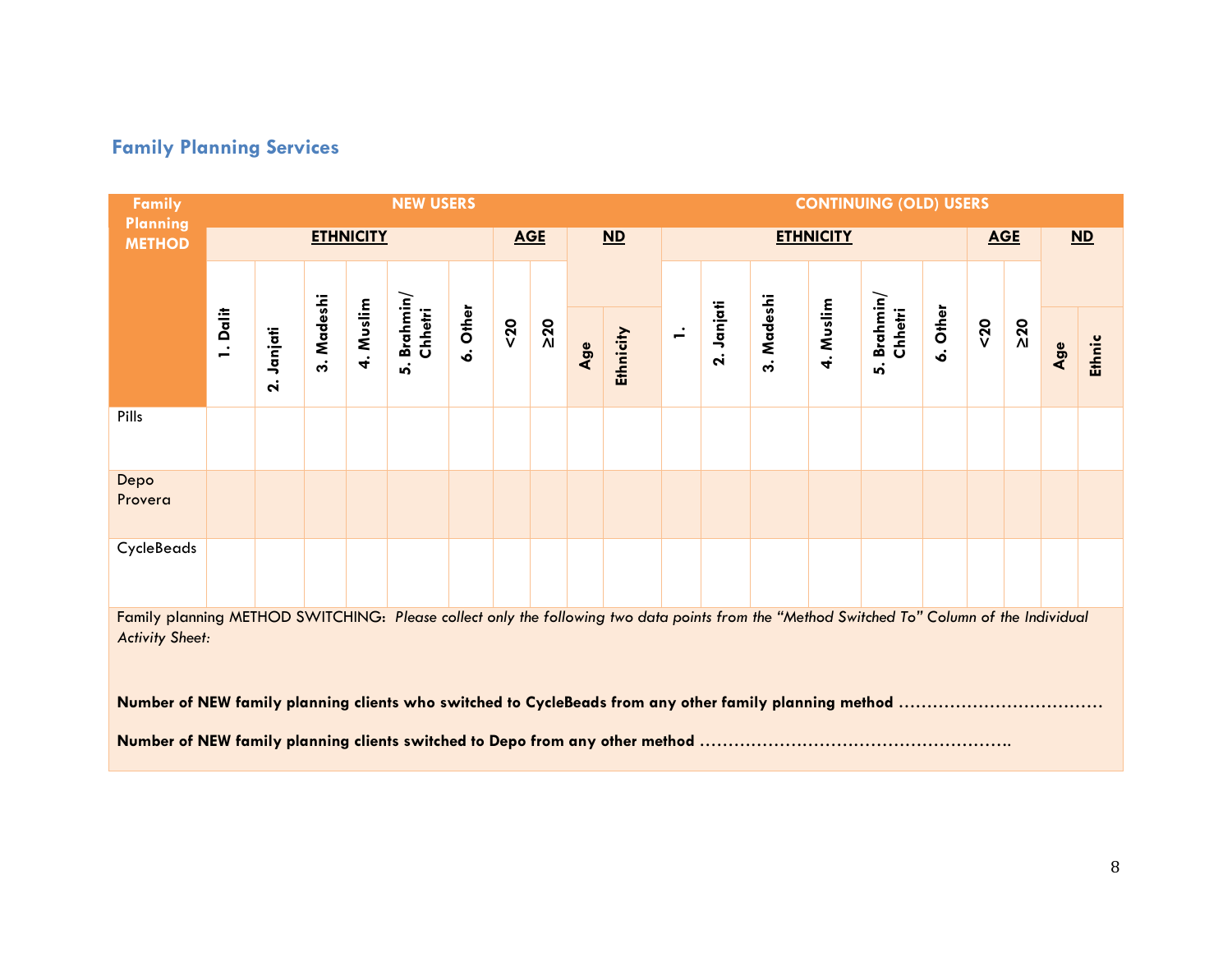|                                           | <b>COMMODITIES DISTRIBUTED (Include entire Nepali month commodity distribution below)</b> |  |  |  |  |  |  |  |
|-------------------------------------------|-------------------------------------------------------------------------------------------|--|--|--|--|--|--|--|
| Total commodities distributed this month: |                                                                                           |  |  |  |  |  |  |  |

### **Counseling**

|                            |                   |                          | <b>Interaction During Counseling</b> |       |                          | <b>Counseling Categories</b>                   |                                                        |                                         |                                                    |                                                           |  |
|----------------------------|-------------------|--------------------------|--------------------------------------|-------|--------------------------|------------------------------------------------|--------------------------------------------------------|-----------------------------------------|----------------------------------------------------|-----------------------------------------------------------|--|
|                            | <b>Individual</b> | <b>Married</b><br>Couple | In-Laws                              | Other | <b>ANC</b><br>Counseling | <b>PNC</b> and<br><b>Newborn</b><br>Counseling | <b>Under 5</b><br><b>Child</b><br>Health<br>Counseling | Family<br><b>Planning</b><br>Counseling | <b>Fertility</b><br><b>Awareness</b><br>Counseling | Other types of<br><b>Counseling (Write-in</b><br>details) |  |
| <b>TALLY</b><br><b>ROW</b> |                   |                          |                                      |       |                          |                                                |                                                        |                                         |                                                    |                                                           |  |
| <b>TOTAL</b>               |                   |                          |                                      |       |                          |                                                |                                                        |                                         |                                                    |                                                           |  |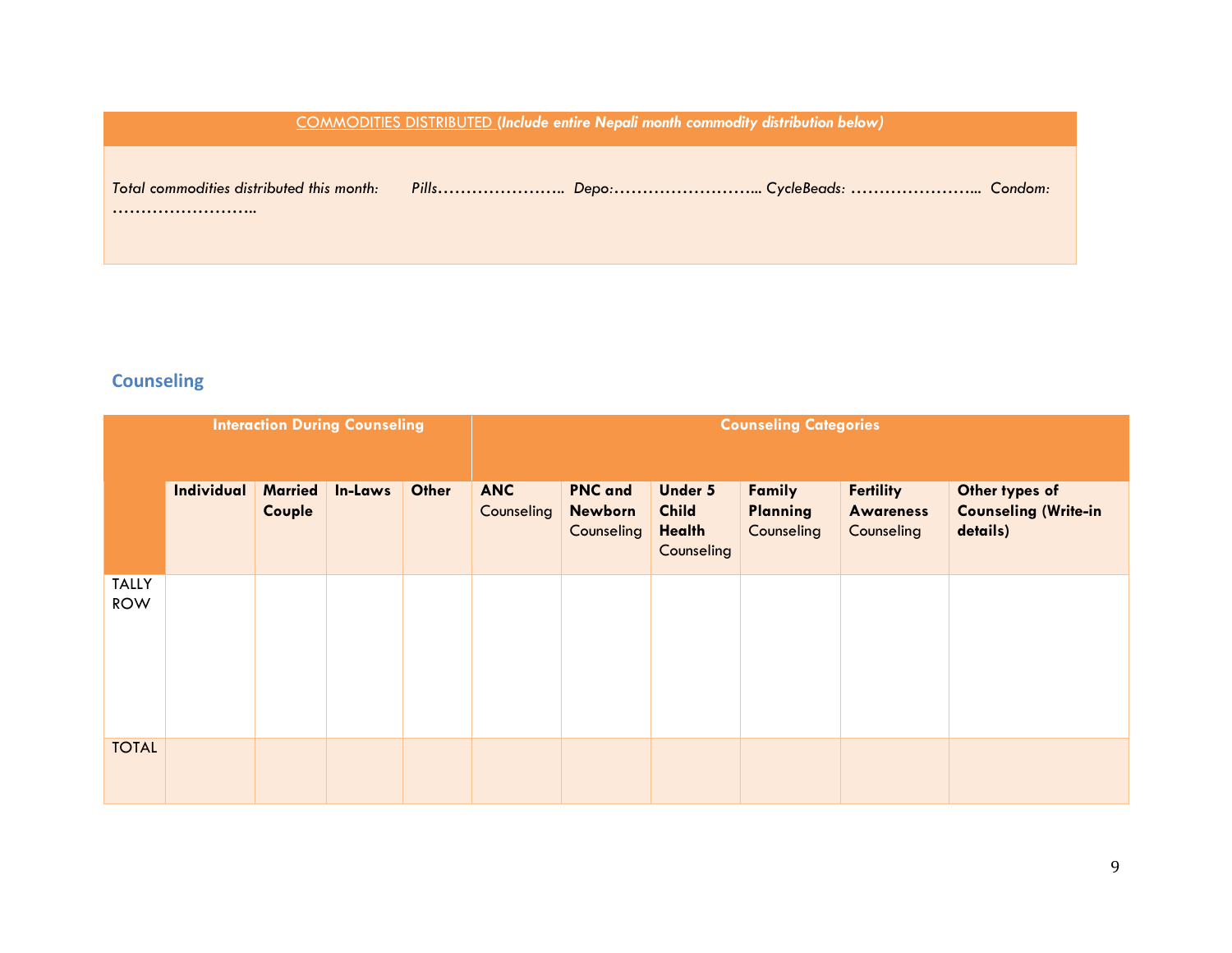**Referral Summary Data (In the box below refer the number assigned for the referral in the RANM Client-log in column # 24 of individual activity sheet)** 

|                            | <b>Total Number of Clients</b><br>Seen who were | Details on referral made by RANM to the Health Facility           |                                                  |                                             |                                                            |                                                 |                                                    |  |  |  |  |  |
|----------------------------|-------------------------------------------------|-------------------------------------------------------------------|--------------------------------------------------|---------------------------------------------|------------------------------------------------------------|-------------------------------------------------|----------------------------------------------------|--|--|--|--|--|
|                            | <b>REFERRED BY an FCHV</b>                      | No. of referral<br>made for<br>family<br>planning<br>services (1) | No. of<br>referral<br>made for<br><b>ANC (2)</b> | No. of referral<br>made for<br>Delivery (3) | No. of referral<br>made for PNC<br><b>Child Health (4)</b> | No. of referral<br>made for First-<br>aid $(5)$ | No. of referral<br>made for Others<br>services (6) |  |  |  |  |  |
| <b>TALLY</b><br><b>ROW</b> |                                                 |                                                                   |                                                  |                                             |                                                            |                                                 |                                                    |  |  |  |  |  |
| <b>TOTAL</b>               |                                                 |                                                                   |                                                  |                                             |                                                            |                                                 |                                                    |  |  |  |  |  |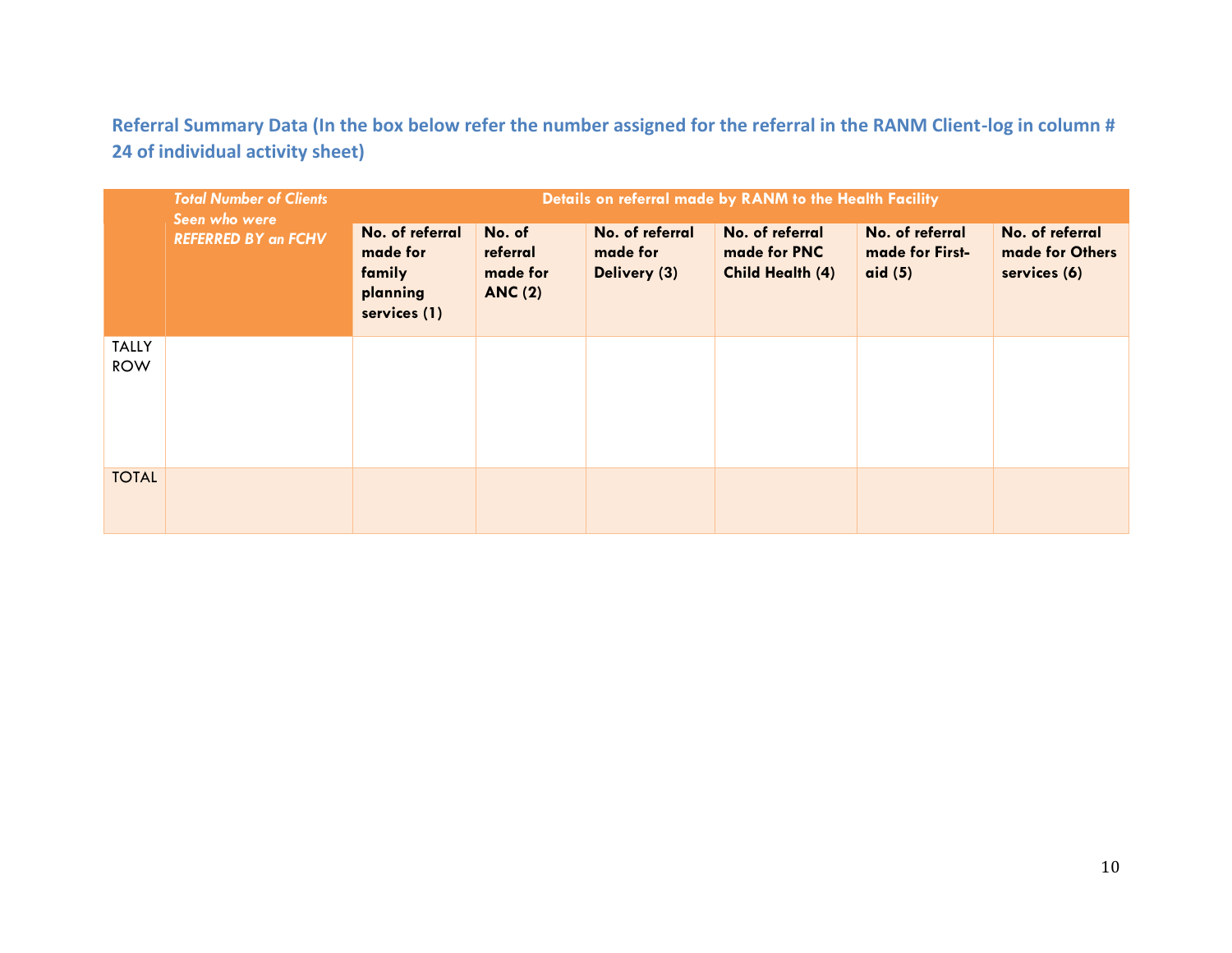### **Reference for Dates And Months**

| <b>Nepali Dates</b>    | <b>English Dates</b>   |
|------------------------|------------------------|
| Baisakh (1-17)         | April (14-30)          |
| <b>Baisakh (18-31)</b> | May (1-14)             |
| <b>Jestha (1-17)</b>   | May (15-31)            |
| <b>Jestha (18-31)</b>  | June (1-14)            |
| <b>Ashar (1-16)</b>    | June (15-30)           |
| Ashar (17-31)          | July (1-15)            |
| Shrawan (1-16)         | July(16-31)            |
| <b>Shrawan (17-32)</b> | August (1-16)          |
| <b>Badhra (1-15)</b>   | August (17-31)         |
| <b>Badhra (16-31)</b>  | September (1-16)       |
| Ashoj (1-14)           | September (17-30)      |
| Ashoj (15-31)          | October (1-17)         |
| <b>Kartik (1-14)</b>   | October (18-31)        |
| <b>Kartik (15-30)</b>  | November (1-16)        |
| Mangsir (1-14)         | November (17-30)       |
| <b>Mangsir (15-29)</b> | December (1-15)        |
| <b>Poush (1-16)</b>    | December (16-31)       |
| Poush (17-30)          | January (1-14)         |
| <b>Magh (1-17)</b>     | <b>January (15-31)</b> |
| Magh (18-29)           | February (1-11)        |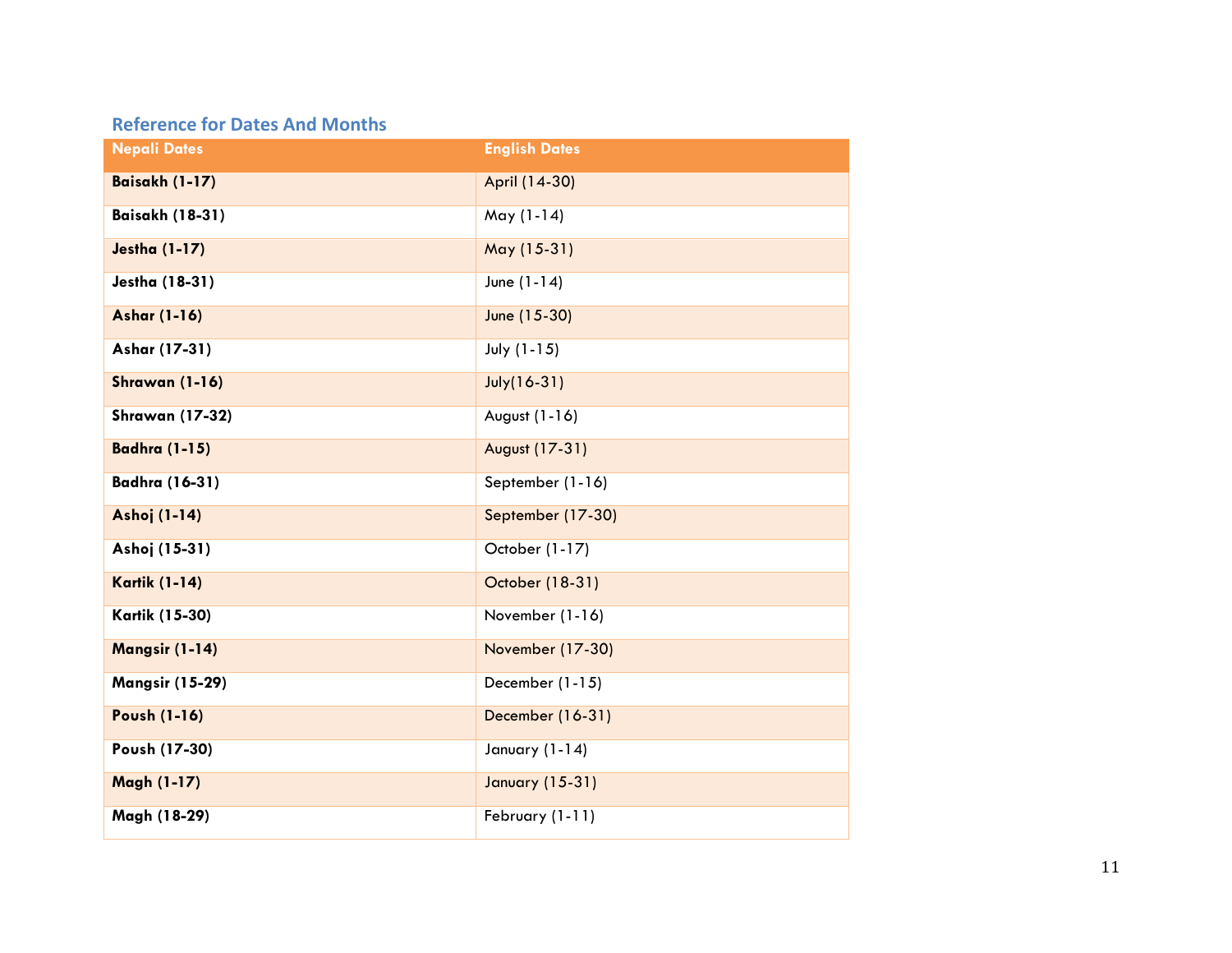| <b>Falgun (1-17)</b>   | February (12-28) |
|------------------------|------------------|
| <b>Falgun (18-30)</b>  | March (1-13)     |
| <b>Chaitra (1-18)</b>  | March (14-31)    |
| <b>Chaitra (19-31)</b> | April (1-13)     |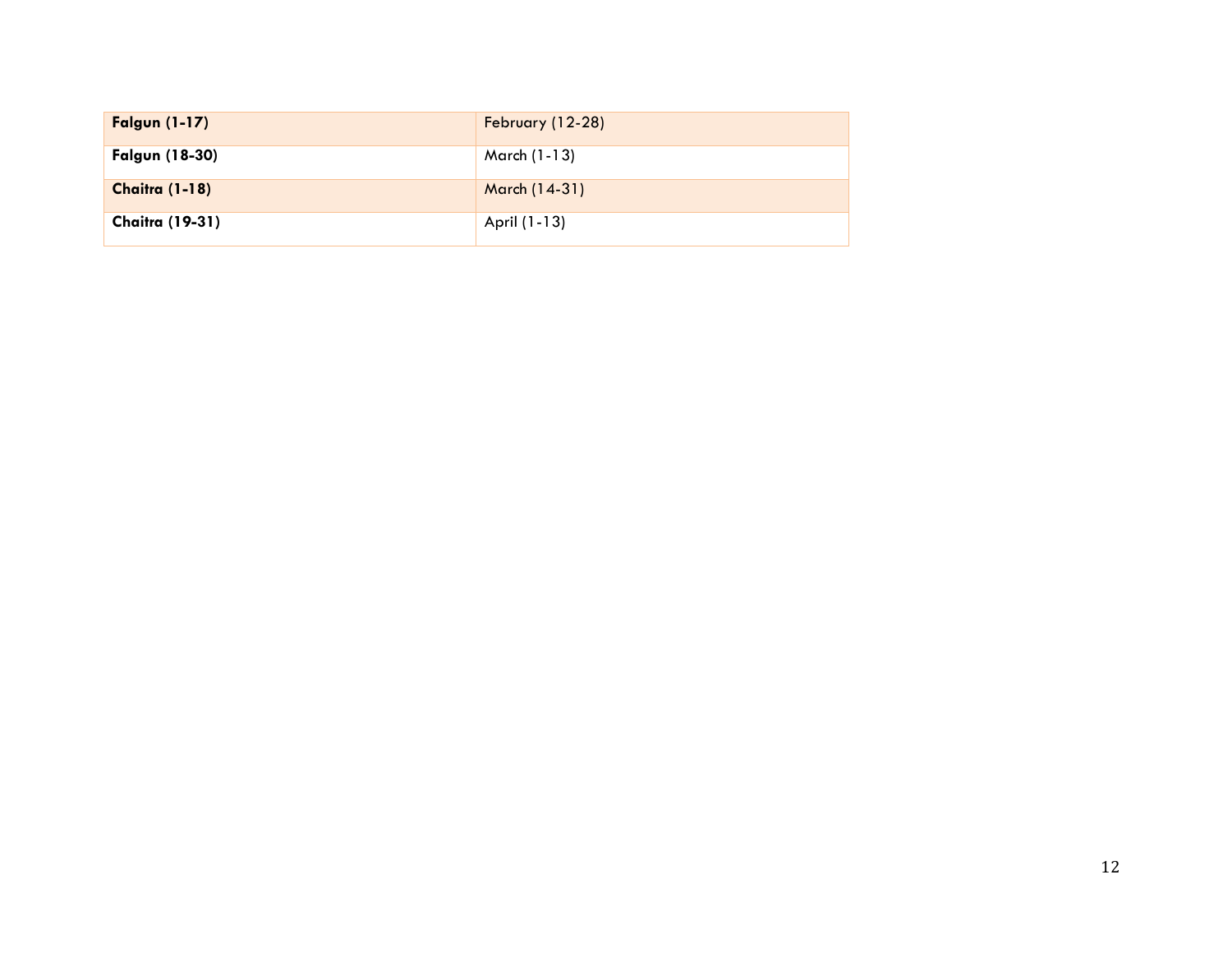#### **RANM** *Group* **Monthly Aggregated Data Summary Sheet**

#### **INSTRUCTION:**

The data from the **Monthly RANM Group Activity Sheet** should be aggregated and carefully entered by the RANM PO. This aggregated tool should be submitted to the RANM PC who should review and tally the total with Senior PC before entering into the RANM program database. Please note the Nepali and English Date Calendar on last page. Use the calendar dates to include only data **for the first half of Nepali month in Section 1 and the second half of Nepali month in Section 2.** The reason for this is so that the data can be grouped into corresponding English months for reporting purposes.

#### **For missing data:**

NA=Not Applicable: the service is not offered at this facility. ND = Missing data: the service is offered at this facility but the data are not available. 0 = True zero: the service is offered at this facility, but no clients received it during the month.

**Name of RANM: ……………………………. Village Municipality ……………………..…. Cluster: ………………..………………….**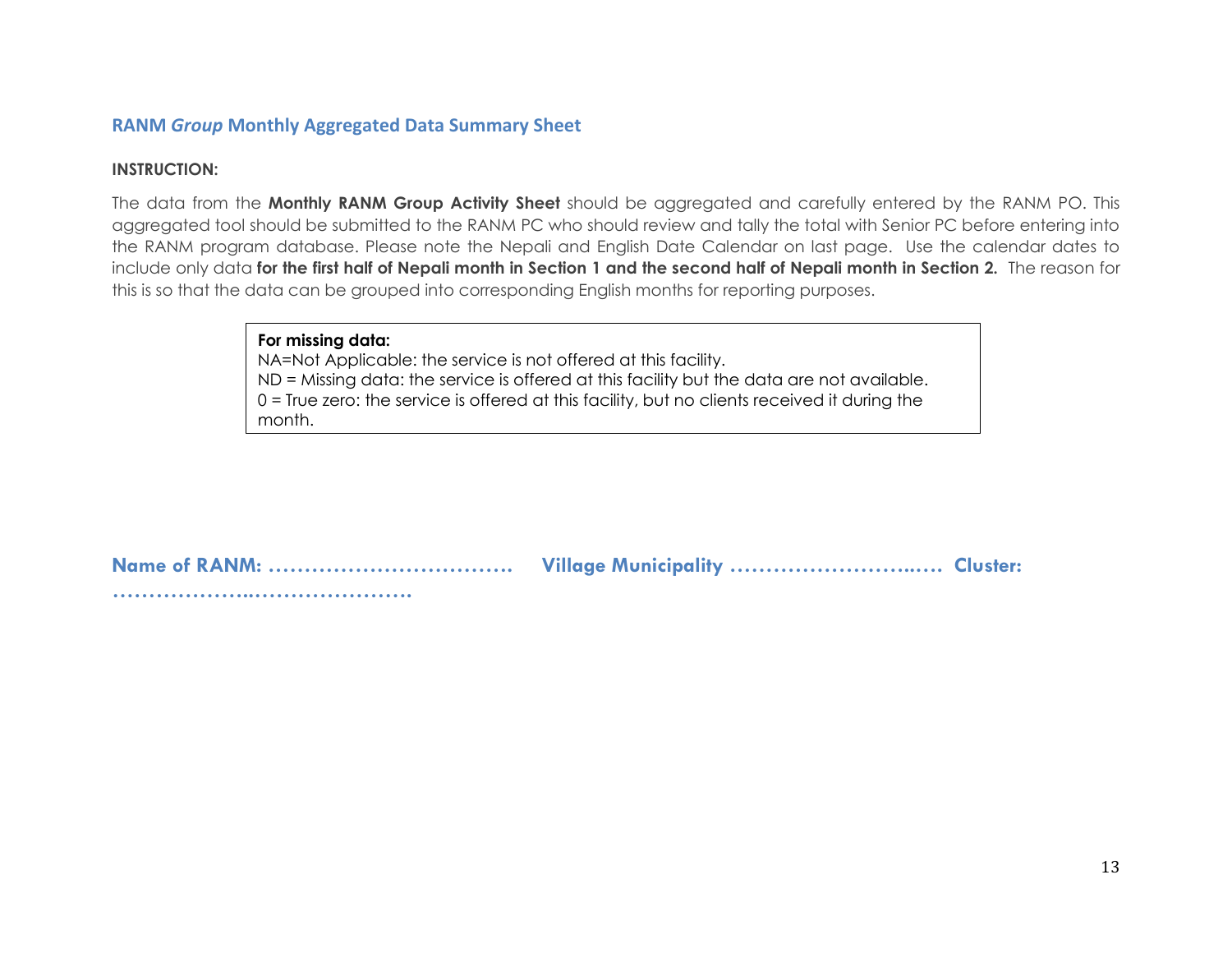|  | <b>SECTION 1: Nepali First Half Month:</b> | Days: | Year: | <b>Corresponding English Dates:</b> |
|--|--------------------------------------------|-------|-------|-------------------------------------|
|--|--------------------------------------------|-------|-------|-------------------------------------|

#### **Overall Details on Total Groups Conducted (See Column 4 Group Activity Sheet)**

|                            | <b>Total Number of</b><br><b>Community Group</b><br><b>Events LED by RANM</b> | <b>Total Number of Community</b><br><b>Group Events LED by FCHV</b><br>(and attended by RANM) | <b>Total Number of Community</b><br><b>Group Events LED by HMG</b><br><b>Champion (and attended by</b><br><b>RANM</b> ) | <b>Total Number of Community</b><br><b>Group Events LED by Male</b><br><b>Champion (and attended by</b><br><b>RANM</b> ) |
|----------------------------|-------------------------------------------------------------------------------|-----------------------------------------------------------------------------------------------|-------------------------------------------------------------------------------------------------------------------------|--------------------------------------------------------------------------------------------------------------------------|
| <b>TALLY</b><br><b>ROW</b> |                                                                               |                                                                                               |                                                                                                                         |                                                                                                                          |
| <b>TOTAL</b>               |                                                                               |                                                                                               |                                                                                                                         |                                                                                                                          |

Details on total **Participants Reached** through **ALL Group Activities** LED by RANM's

**Instructions:** Count Column 5 'Total Number of Participants', but only include the number if it meets the following criteria: 1) Event was led by RANM [Column 4] and 2) Include data if any tick in Columns 24 - 30)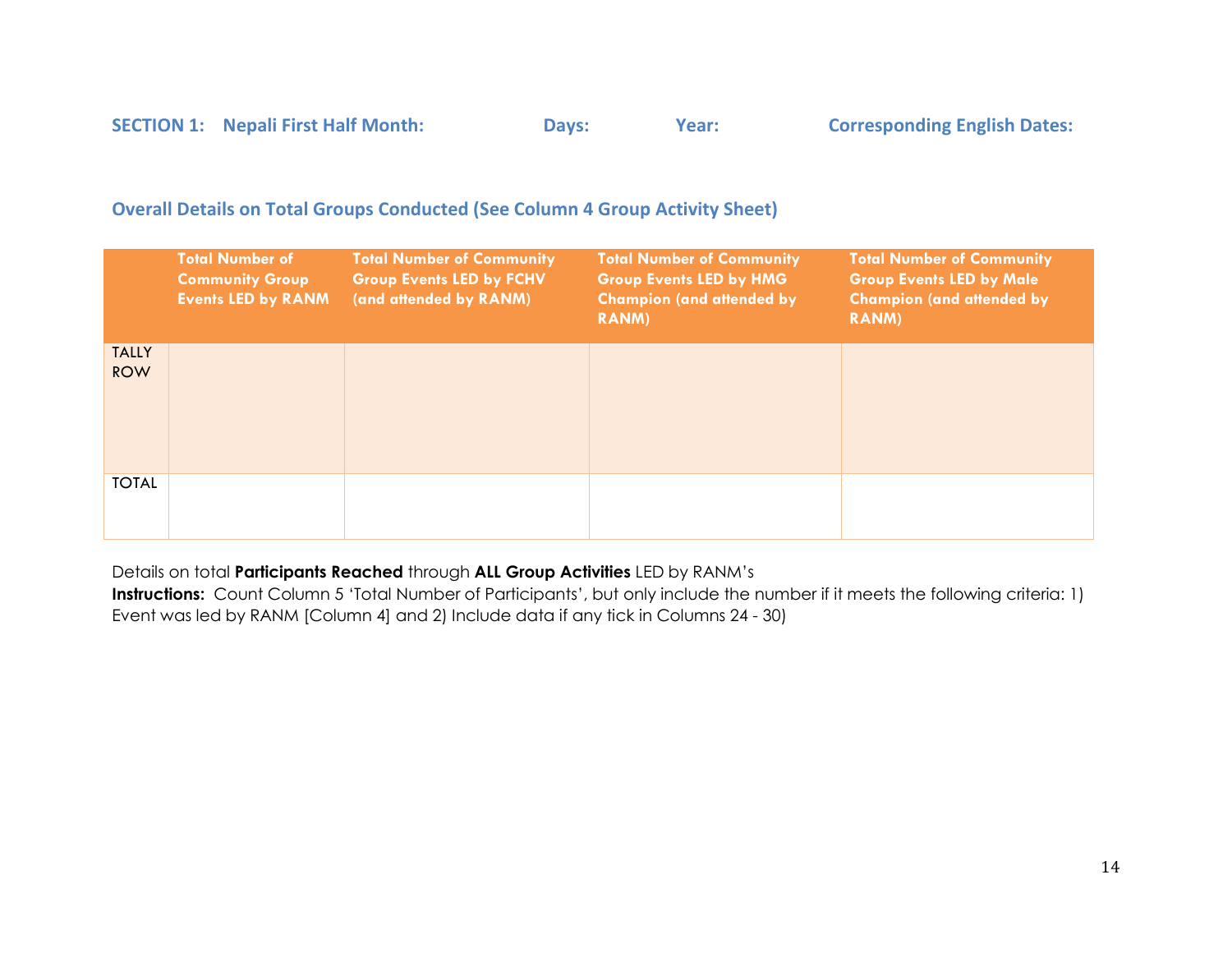| <b>Content</b>                                                          | <b>Gender</b> |   |           | <b>Ethnicity</b><br>Age |       |              |         |               |               |                            |               |
|-------------------------------------------------------------------------|---------------|---|-----------|-------------------------|-------|--------------|---------|---------------|---------------|----------------------------|---------------|
|                                                                         | M             | F | $15 - 19$ | $20 - 25$               | $26+$ | <b>Dalit</b> | Janjati | <b>Madesh</b> | <b>Muslim</b> | Brahman/<br><b>Chhetri</b> | <b>Others</b> |
| Total # of Participants reached by<br>RANM through ALL group activities |               |   |           |                         |       |              |         |               |               |                            |               |

#### Details on total **Participants Reached** through **GAMES PLAYED** LED by RANMs

**Instructions:** Count Column 5 'Total Number of Participants', but only include the number if it meets the following criteria: 1) Event was led by RANM [Column 4] and 2) Include data if any Game was played during group activity (Column 24 - any game)

| Content                                                              | Gender |    |           | Age       |       |              |         |        | Ethnicity     |                            |               |
|----------------------------------------------------------------------|--------|----|-----------|-----------|-------|--------------|---------|--------|---------------|----------------------------|---------------|
|                                                                      | M      | F. | $15 - 19$ | $20 - 25$ | $26+$ | <b>Dalit</b> | Janjati | Madesh | <b>Muslim</b> | Brahman/<br><b>Chhetri</b> | <b>Others</b> |
| Total # of Participants reached by<br><b>RANM through GAMES ONLY</b> |        |    |           |           |       |              |         |        |               |                            |               |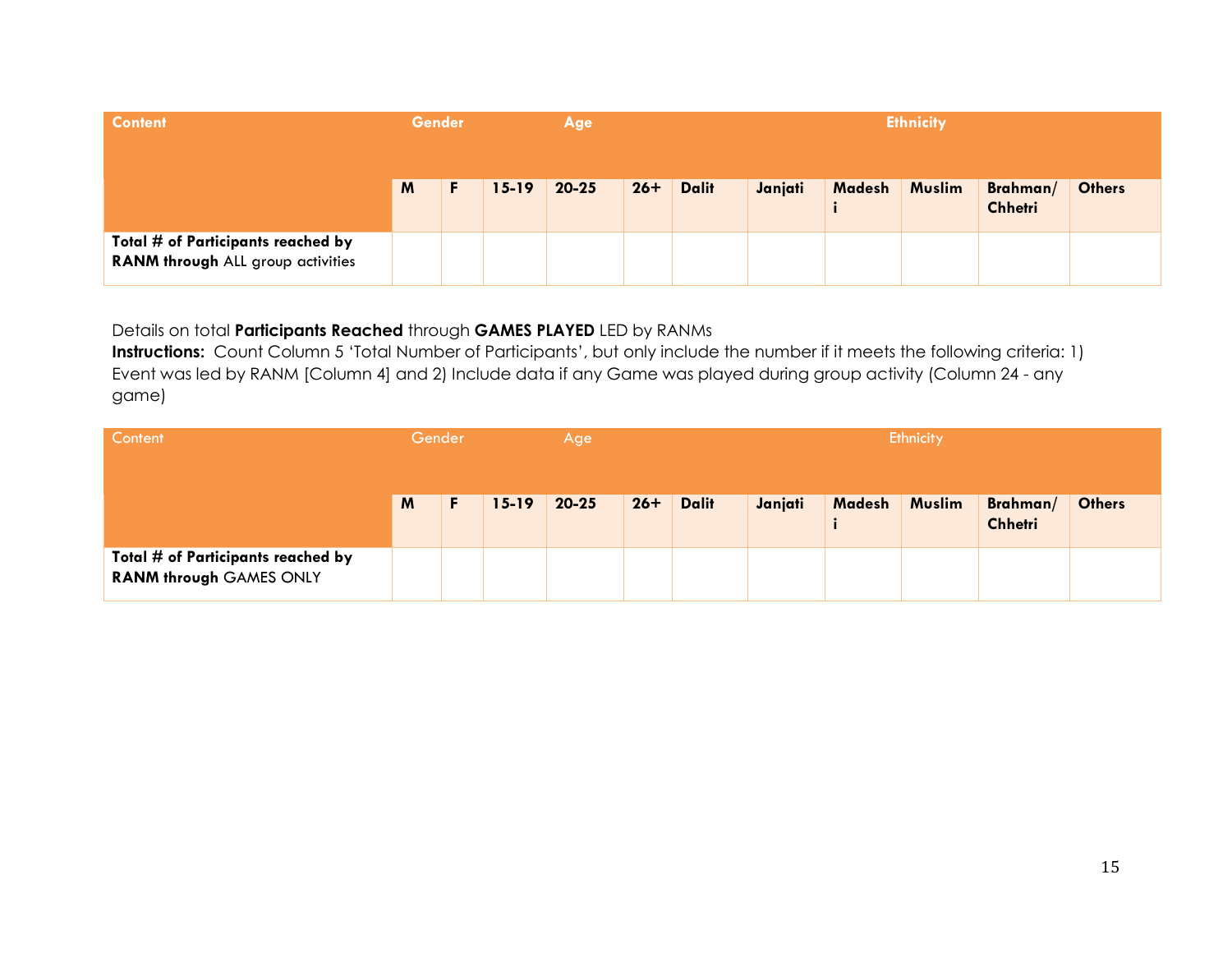**Group Activity Information on Number of Games Played** (Count number of groups where Game was played using Column 24 and only include those groups LEAD by RANM - See Column 4)

|                            | A: Hot Potato | <b>B.</b><br><b>Agree/Disa</b><br>gree | <b>C. Menstrual</b><br><b>Cycle</b> | D. Son or<br><b>Daughter</b><br><b>Determination</b> | <b>E: Life Cycle</b><br>Hopscotch | F: Method<br><b>Match Memory</b> | G: Side<br><b>Effects</b><br>Puzzle | H: Side<br><b>Effects and</b><br><b>Method</b><br><b>Matching</b> | I: Role-<br>Play |
|----------------------------|---------------|----------------------------------------|-------------------------------------|------------------------------------------------------|-----------------------------------|----------------------------------|-------------------------------------|-------------------------------------------------------------------|------------------|
| <b>TALLY</b><br><b>ROW</b> |               |                                        |                                     |                                                      |                                   |                                  |                                     |                                                                   |                  |
| <b>TOTAL</b>               |               |                                        |                                     |                                                      |                                   |                                  |                                     |                                                                   |                  |

**Group Activity Information Included in Group Events LED by RANM's** (See Columns 24 - 30 Group Activity Sheet and only include those groups LED by RANM - See Column 4)

|                            | <b>Games Played</b>                                                                                                             | <b>Family Planning</b>                                                                                                                            | <b>Fertility Awareness</b><br>(FA)                                                                                                | <b>ANC</b>                                                                                                                            | PNC                                                                                                                            | Under-5 Care                                                                                                                                 | Other (write -in)                                                                                                                                 |
|----------------------------|---------------------------------------------------------------------------------------------------------------------------------|---------------------------------------------------------------------------------------------------------------------------------------------------|-----------------------------------------------------------------------------------------------------------------------------------|---------------------------------------------------------------------------------------------------------------------------------------|--------------------------------------------------------------------------------------------------------------------------------|----------------------------------------------------------------------------------------------------------------------------------------------|---------------------------------------------------------------------------------------------------------------------------------------------------|
|                            | <b>Total Number</b><br>of Community<br><b>Group Events</b><br>LED by RANM<br>that included<br><b>Playing ANY</b><br><b>Game</b> | <b>Total Number of</b><br><b>Community</b><br><b>Group Events LED</b><br>by RANM that<br>included Family<br><b>Planning</b><br><b>Information</b> | <b>Total Number of</b><br><b>Community Group</b><br><b>Events LED by</b><br><b>RANM</b> that<br>included FA<br><b>Information</b> | <b>Total Number of</b><br><b>Community</b><br><b>Group Events</b><br>LED by RANM<br>that included<br><b>ANC</b><br><b>Information</b> | <b>Total Number</b><br>of Community<br><b>Group Events</b><br>LED by RANM<br>that included<br><b>PNC</b><br><b>Information</b> | <b>Total Number of</b><br><b>Community</b><br><b>Group Events</b><br>LED by RANM<br>that included<br>information on<br><b>Under - 5 Care</b> | <b>Total Number of</b><br><b>Community Group</b><br><b>Events LED by</b><br><b>RANM that included</b><br>any OTHER Types of<br><b>Information</b> |
| <b>TALLY</b><br><b>ROW</b> |                                                                                                                                 |                                                                                                                                                   |                                                                                                                                   |                                                                                                                                       |                                                                                                                                |                                                                                                                                              |                                                                                                                                                   |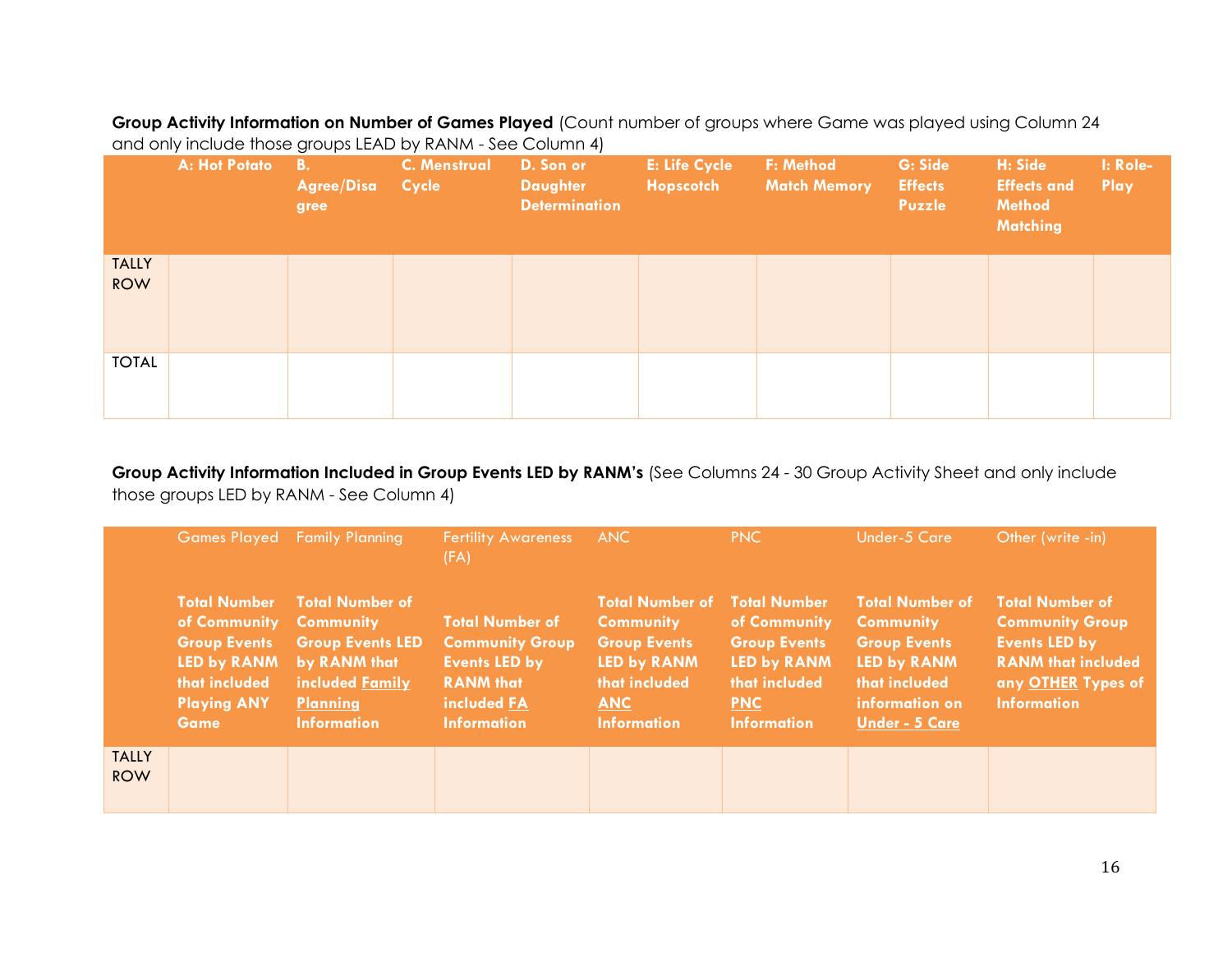| $\overline{OTAL}$ |  |  |  |  |
|-------------------|--|--|--|--|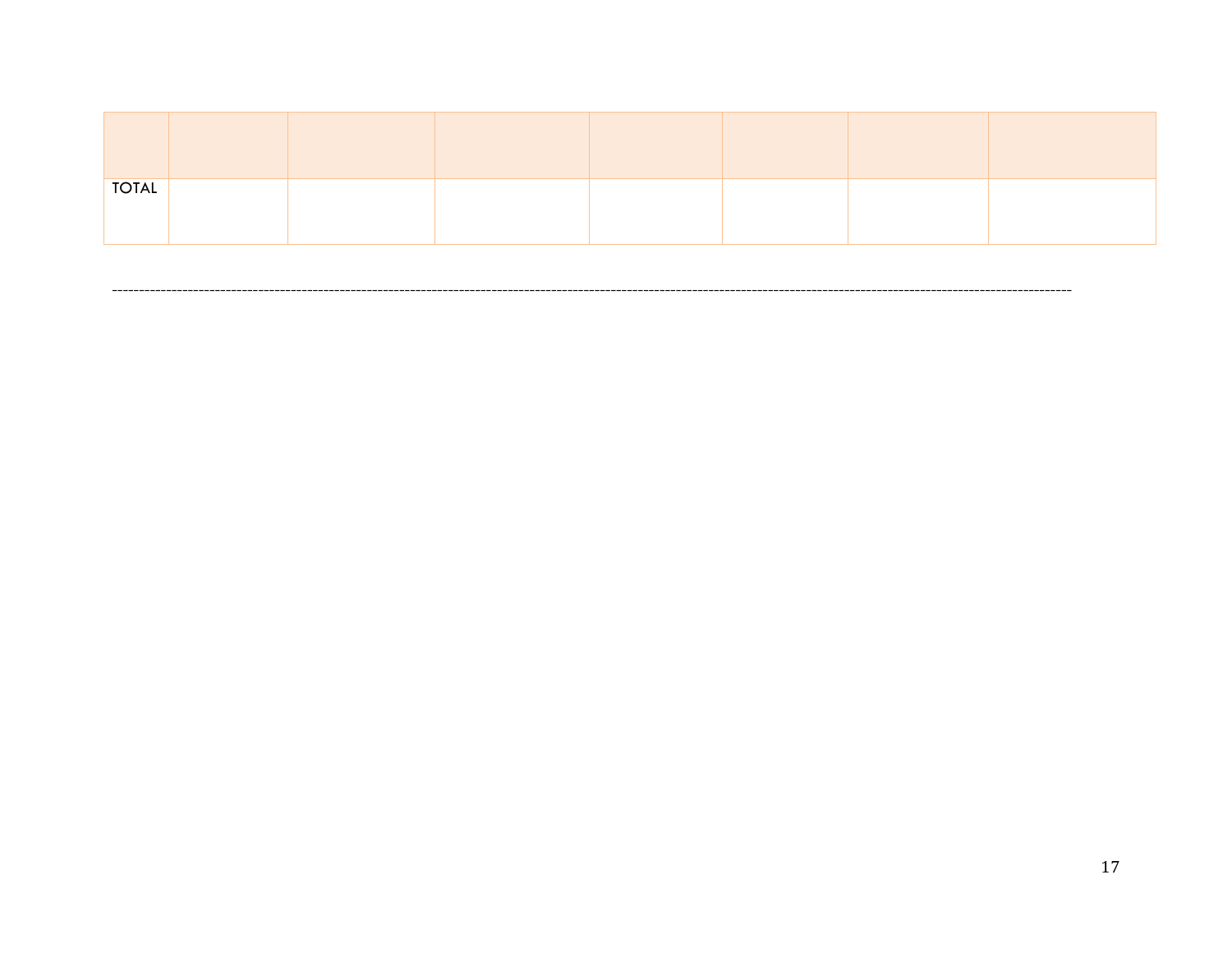### SECTION 2: Nepali Second Half Month: Days: Year: Corresponding English Dates:

#### **Overall Details on Total Groups Conducted (See Column 4 Group Activity Sheet)**

|                     | <b>Total Number of</b><br><b>Community Group</b><br><b>Events LED by RANM</b> | <b>Total Number of Community</b><br><b>Group Events LED by FCHV</b><br>(and attended by RANM) | <b>Total Number of Community</b><br><b>Group Events LED by HMG</b><br><b>Champion (and attended by</b><br><b>RANM</b> ) | <b>Total Number of Community</b><br><b>Group Events LED by Male</b><br><b>Champion (and attended by</b><br><b>RANM</b> ) |
|---------------------|-------------------------------------------------------------------------------|-----------------------------------------------------------------------------------------------|-------------------------------------------------------------------------------------------------------------------------|--------------------------------------------------------------------------------------------------------------------------|
| <b>Tally</b><br>Row |                                                                               |                                                                                               |                                                                                                                         |                                                                                                                          |
| Total               |                                                                               |                                                                                               |                                                                                                                         |                                                                                                                          |

#### Details on total **Participants Reached** through **ALL Group Activities** LED by RANM's

**Instructions:** Count Column 5 'Total Number of Participants', but only include the number if it meets the following criteria: 1) Event was led by RANM [Column 4] and 2) Include data if any tick in Columns 24 - 30)

| <b>Content</b>                                                          | <b>Gender</b> |           | Age       | <b>Ethnicity</b> |              |         |        |               |                            |               |
|-------------------------------------------------------------------------|---------------|-----------|-----------|------------------|--------------|---------|--------|---------------|----------------------------|---------------|
|                                                                         | M             | $15 - 19$ | $20 - 25$ | $26+$            | <b>Dalit</b> | Janjati | Madesh | <b>Muslim</b> | Brahman/<br><b>Chhetri</b> | <b>Others</b> |
| Total # of Participants reached by<br>RANM through ALL group activities |               |           |           |                  |              |         |        |               |                            |               |

Details on total **Participants Reached** through **GAMES PLAYED** LEAD by RANM's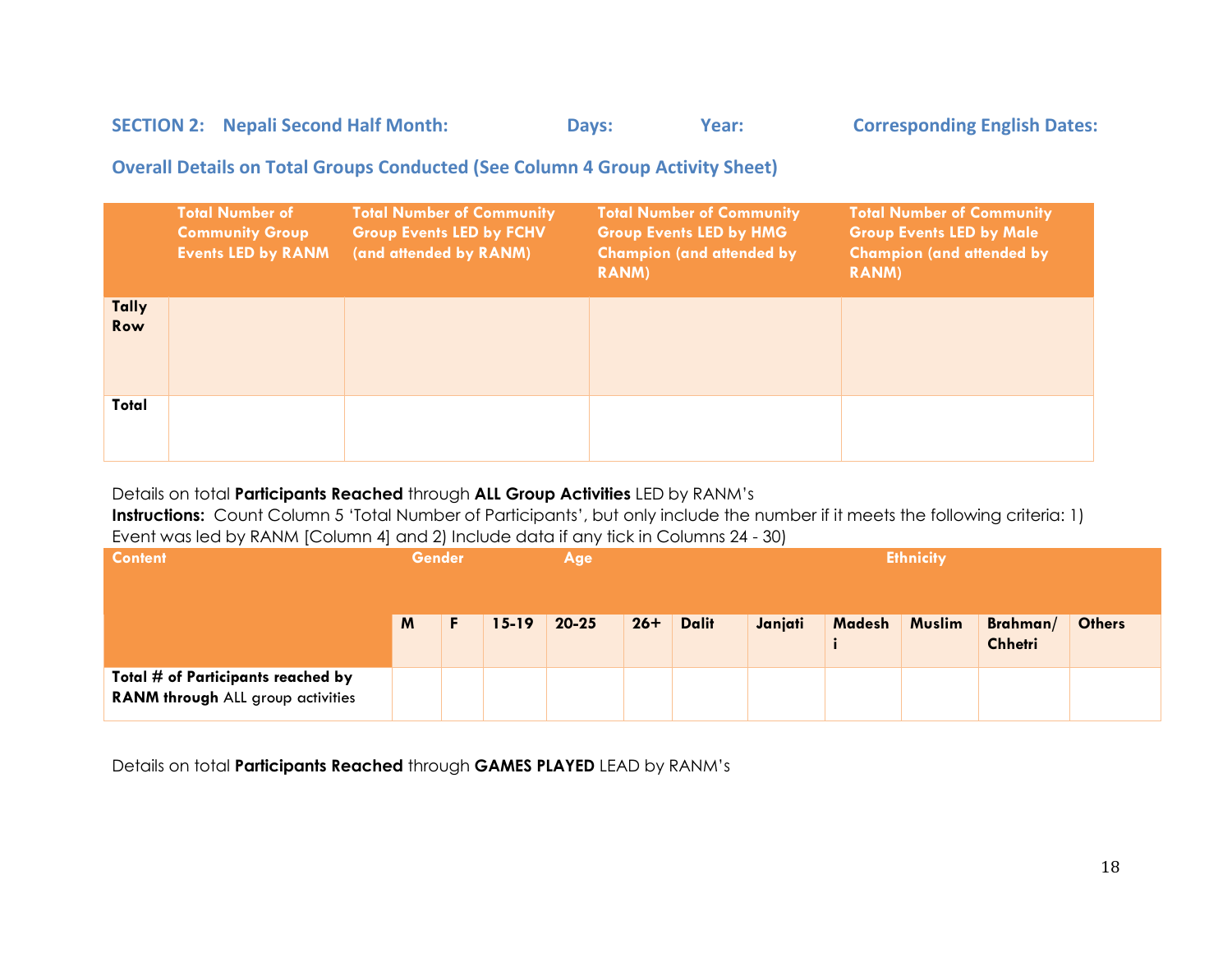**Instructions:** Count Column 5 'Total Number of Participants', but only include the number if it meets the following criteria: 1) Event was led by RANM [Column 4] and 2) Include data if any Game was played during group activity (Column 24 - any game)

| <b>Content</b>                                                       |   | <b>Gender</b><br>Age |           |           | <b>Ethnicity</b> |              |         |               |               |                            |               |
|----------------------------------------------------------------------|---|----------------------|-----------|-----------|------------------|--------------|---------|---------------|---------------|----------------------------|---------------|
|                                                                      | M | F                    | $15 - 19$ | $20 - 25$ | $26+$            | <b>Dalit</b> | Janjati | <b>Madesh</b> | <b>Muslim</b> | Brahman/<br><b>Chhetri</b> | <b>Others</b> |
| Total # of Participants reached by<br><b>RANM through GAMES ONLY</b> |   |                      |           |           |                  |              |         |               |               |                            |               |

**Group Activity Information on Number of Games Played** (Count number of groups where Game was played using Column 24 and only include those groups LED by RANM - See Column 4)

|                            | A: Hot Potato | <b>B.</b><br><b>Agree/Disa</b><br>gree | <b>C. Menstrual</b><br><b>Cycle</b> | D. Son or<br><b>Daughter</b><br><b>Determination</b> | <b>E: Life Cycle</b><br>Hopscotch | F: Method<br><b>Match Memory</b> | G: Side<br><b>Effects</b><br>Puzzle | H: Side<br><b>Effects and</b><br><b>Method</b><br><b>Matching</b> | I: Role-<br>Play |
|----------------------------|---------------|----------------------------------------|-------------------------------------|------------------------------------------------------|-----------------------------------|----------------------------------|-------------------------------------|-------------------------------------------------------------------|------------------|
| <b>TALLY</b><br><b>ROW</b> |               |                                        |                                     |                                                      |                                   |                                  |                                     |                                                                   |                  |
| <b>TOTAL</b>               |               |                                        |                                     |                                                      |                                   |                                  |                                     |                                                                   |                  |

#### **Group Activity Information Included in Group Events LEAD by RANM's** (See Columns 24 - 30 Group Activity Sheet and only

| include those groups LEAD by RANM - See Column 4) |  |                                                                     |  |                                   |  |  |
|---------------------------------------------------|--|---------------------------------------------------------------------|--|-----------------------------------|--|--|
|                                                   |  | , Games Played Family Planning       Fertility Awareness     ANC  ' |  | $\blacksquare$ PNC $\blacksquare$ |  |  |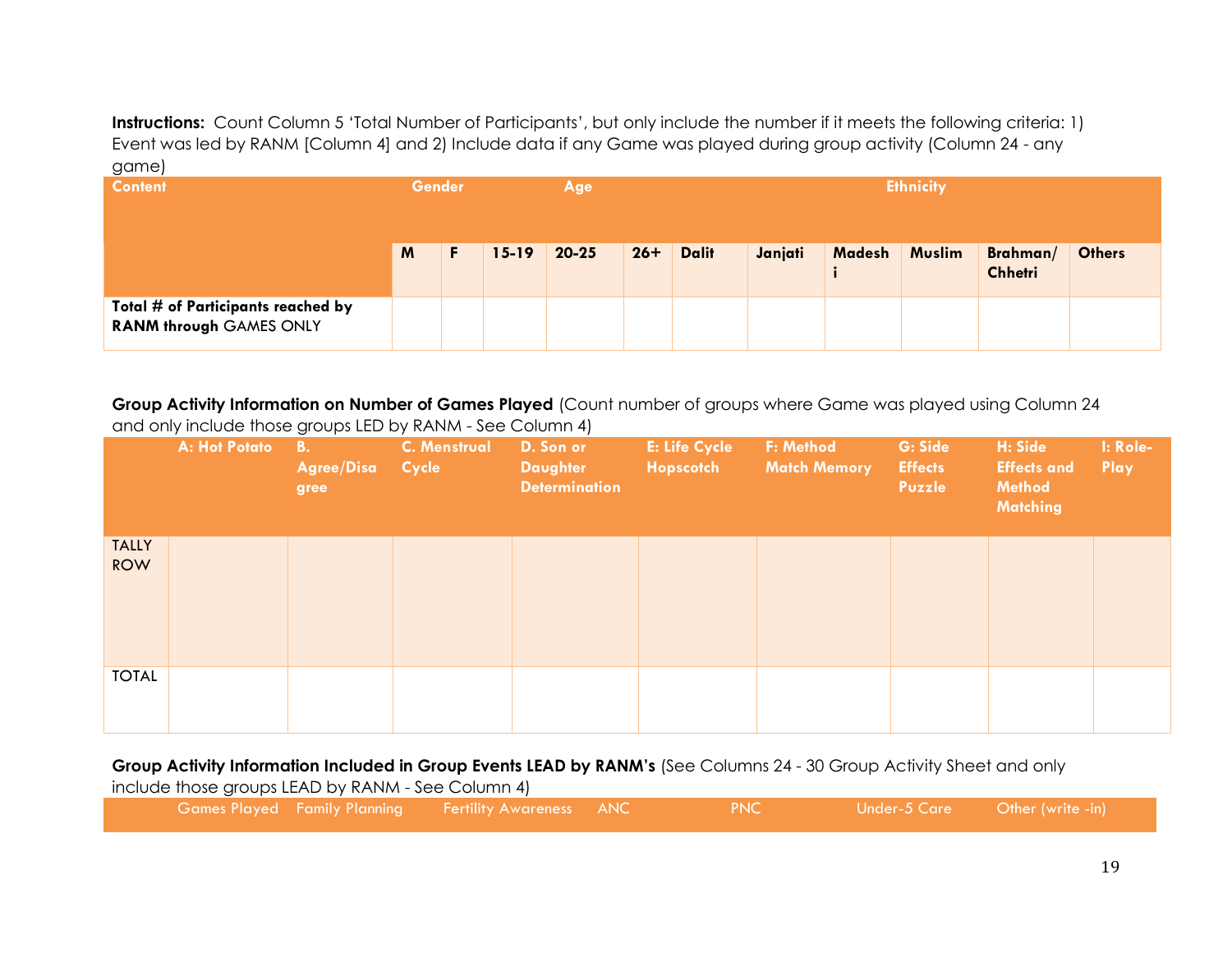|                            |                                                                                                                                 |                                                                                                                                                   | (FA)                                                                                                                              |                                                                                                                                              |                                                                                                                                       |                                                                                                                                              |                                                                                                                                                   |
|----------------------------|---------------------------------------------------------------------------------------------------------------------------------|---------------------------------------------------------------------------------------------------------------------------------------------------|-----------------------------------------------------------------------------------------------------------------------------------|----------------------------------------------------------------------------------------------------------------------------------------------|---------------------------------------------------------------------------------------------------------------------------------------|----------------------------------------------------------------------------------------------------------------------------------------------|---------------------------------------------------------------------------------------------------------------------------------------------------|
|                            | <b>Total Number</b><br>of Community<br><b>Group Events</b><br>LED by RANM<br>that included<br><b>Playing ANY</b><br><b>Game</b> | <b>Total Number of</b><br><b>Community</b><br><b>Group Events LED</b><br>by RANM that<br>included Family<br><b>Planning</b><br><b>Information</b> | <b>Total Number of</b><br><b>Community Group</b><br><b>Events LED by</b><br><b>RANM</b> that<br>included FA<br><b>Information</b> | <b>Total Number of</b><br><b>Community</b><br><b>Group Events</b><br><b>LED by RANM</b><br>that included<br><b>ANC</b><br><b>Information</b> | <b>Total Number</b><br>of Community<br><b>Group Events</b><br><b>LED by RANM</b><br>that included<br><b>PNC</b><br><b>Information</b> | <b>Total Number of</b><br><b>Community</b><br><b>Group Events</b><br>LED by RANM<br>that included<br>information on<br><b>Under - 5 Care</b> | <b>Total Number of</b><br><b>Community Group</b><br><b>Events LED by</b><br><b>RANM that included</b><br>any OTHER Types of<br><b>Information</b> |
| <b>TALLY</b><br><b>ROW</b> |                                                                                                                                 |                                                                                                                                                   |                                                                                                                                   |                                                                                                                                              |                                                                                                                                       |                                                                                                                                              |                                                                                                                                                   |
| <b>TOTAL</b>               |                                                                                                                                 |                                                                                                                                                   |                                                                                                                                   |                                                                                                                                              |                                                                                                                                       |                                                                                                                                              |                                                                                                                                                   |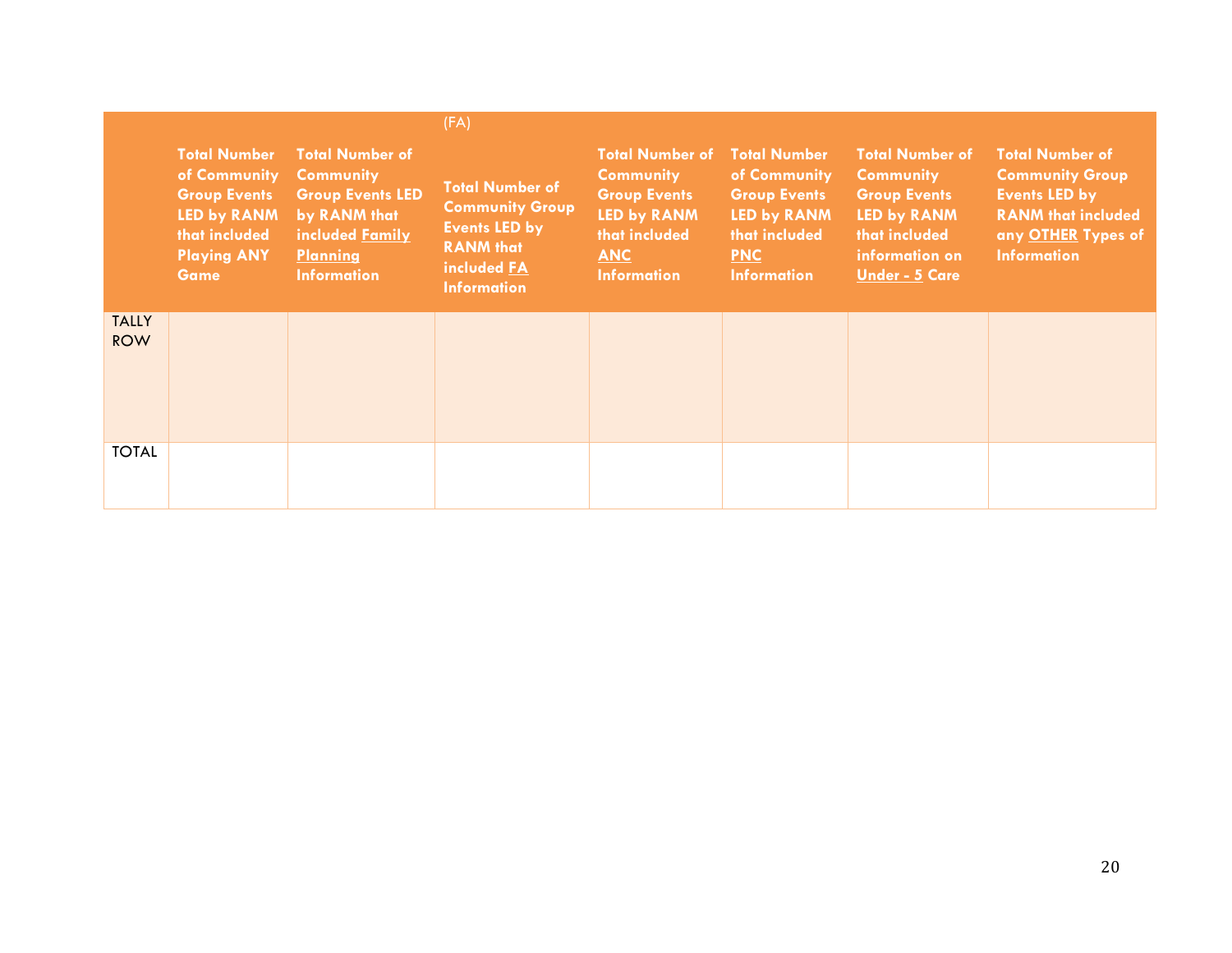**Coaching/Mentoring/Contacts with Influential People Summary Sheet** (Provide the total coaching and mentoring data for the particular entire month in the box below.

|                            | No. of interactions with FCHV for individual coaching and mentoring<br>during the month | No. of interactions with influential contacts during the month |
|----------------------------|-----------------------------------------------------------------------------------------|----------------------------------------------------------------|
| <b>TALLY</b><br><b>ROW</b> |                                                                                         |                                                                |
| <b>TOTAL</b>               |                                                                                         |                                                                |